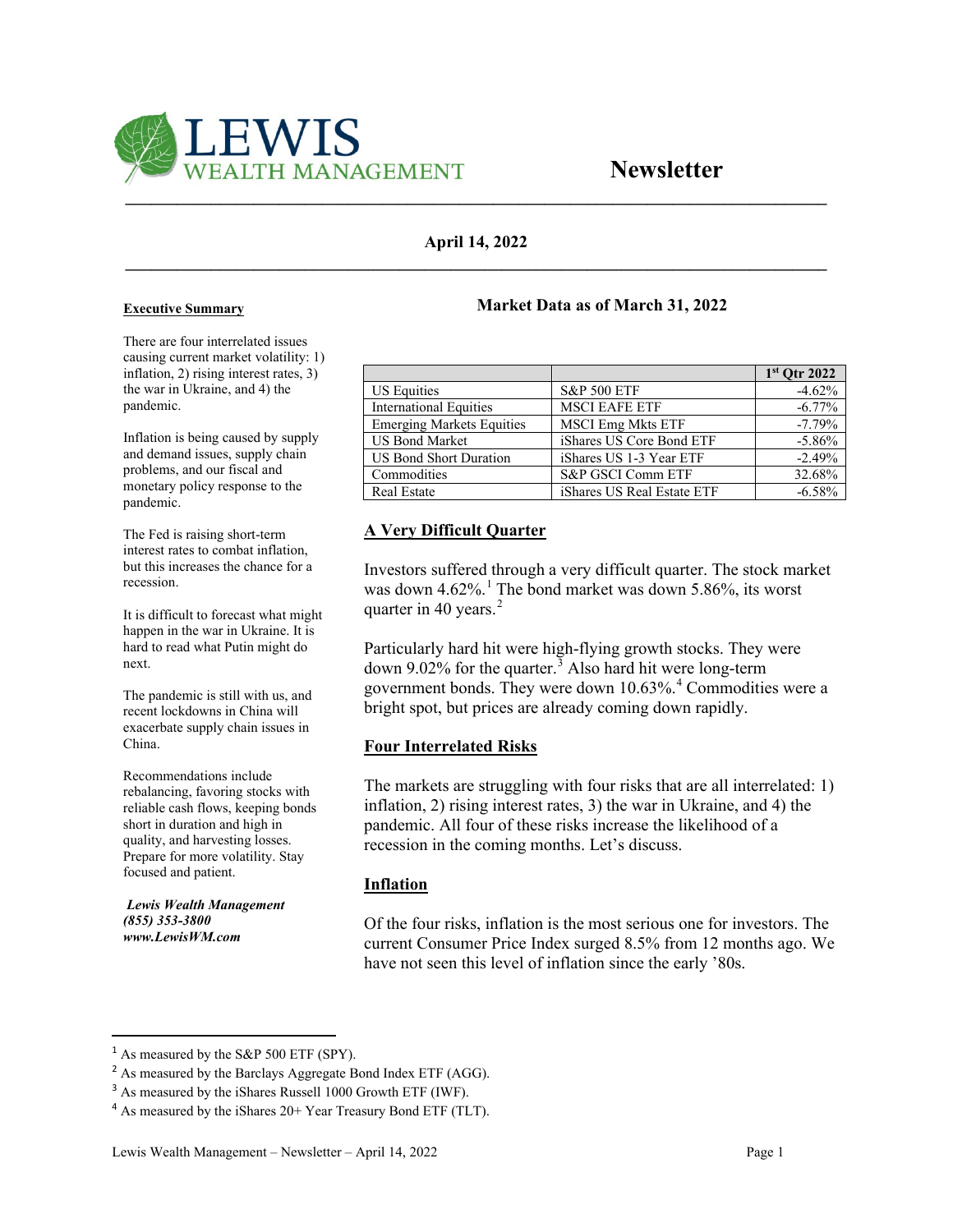#### *There are two primary causes of inflation.*

*First, the pandemic caused massive disruptions in the supply chain and global economy.* Consider airline tickets, for example. During the initial phase of the pandemic, no one flew anywhere. Airports were completely empty. Ticket sales were essentially zero, and prices were rock bottom. Now, everyone is ready to take a vacation. Planes are overbooked. Airlines are understaffed. Ticket prices have soared. This is only one example. This type of dynamic has rippled through the entire global economy.

*Second, in response to the pandemic, the federal government passed massive fiscal relief packages to help families get through the initial phases of the pandemic. Additionally, the Federal Reserve continued to expand the money supply and kept short-term interest rates near zero.* As a result, there was a lot of cash sloshing around the economy. Too many dollars chasing too few goods is a recipe for inflation.

These issues are currently sorting themselves out, but it may take a while. Supply chains are unwinding themselves, and supply imbalances are improving. There are no more rounds of fiscal stimulus planned, and the Federal Reserve is raising short-term interest rates to tighten the money supply. *Some analysts believe inflation already peaked in March.*

#### **Rising Interest Rates**

*The Federal Reserve is raising short-term interest rates to combat inflation. This will increase borrowing costs, and that will slow down the economy.* The 30-year mortgage rate has already risen to 4.7%, which may start to slow the red-hot housing market. Corporate borrowing costs have increased, and that has hit the stock prices of highly leveraged tech companies.

But the biggest impact of rising rates has been on the bond market. *The bond market had its worst quarter in 40 years.* Why? When the Fed is raising rates, investors expect new bonds to come out with higher, more attractive interest rates. While this is good news for future investments, it is not good for the price of existing bonds that have lower interest rates.

If you own one of these bonds and want to sell it to another investor, you must sweeten the deal by lowering the price to make up for the lower interest payments. Hence, the price of existing bonds comes down when interest rates go up. Nervous investors have been selling bonds since the beginning of the year.

Additionally, by raising short-term interest rates, the Fed briefly inverted the yield curve a couple of weeks ago. This means that short-term interest rates were slightly higher than long-term rates. This occurs when the Fed pushes up short-term rates and long-term rates do not also rise. *Unfortunately, in the past, when the yield curve has inverted, it has been a good (although certainly not perfect) indicator of an upcoming recession.*

*The Fed has a difficult job.* Trying to get inflation under control is a top priority, but raising interest rates too rapidly can tip the economy into a recession. This happened in 1981 when Paul Volcker aggressively raised interest rates to finally put an end to an inflationary cycle that started during the Arab oil embargo in 1973. Volcker made a difficult choice in 1981, but it had to be done. Certainly, the economic conditions of that time were more extreme than today's conditions. Back then, unemployment exceeded 10% and mortgage interest rates exceeded 15%. Today, unemployment and mortgage rates are below 5%.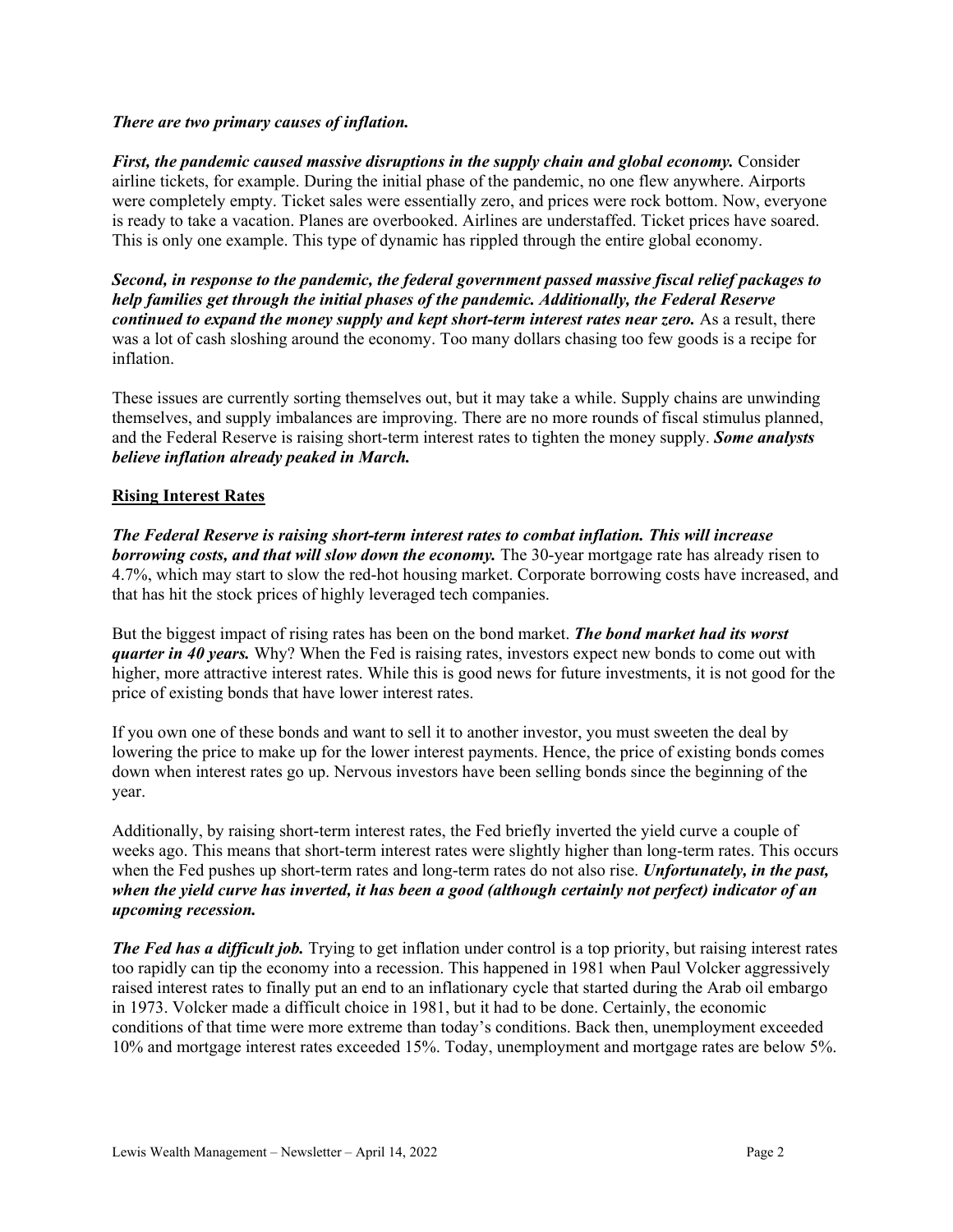## **The War in Ukraine**

*The war in Ukraine has complicated the inflation outlook.* Ukraine is a major supplier of wheat to the global economy. If that harvest is interrupted this summer, food prices may go up. Also, Russia is a major supplier of oil and gas, especially to Europe. If Europe stops buying Russian energy, it will need to seek other suppliers. This may cause energy prices to increase.

No one knows where this war is going or how it might end. Here are a few thoughts.

Based on his rhetoric, Putin views this war through a distorted, nationalistic lens that hearkens back to WWII. There is a lot of history here. Ukraine has been fought over many times. Russia was forced to give up Ukraine to Germany in WWI, but the Soviet Union recaptured it in WWII.

Of particular importance to Putin was the cataclysmic struggle for survival faced by the Soviet Union in WWII. Ukraine and the surrounding area were of central importance in the Eastern Front. It was a struggle for resources and territory. It was also an ethnic war.

The war was fought with a level of voraciousness and destruction not seen on the Western Front. Military and civilian casualties were in the millions. Eventually, the Soviet Union prevailed over Germany and survived.

When the Soviet Union dissolved in 1991, Ukraine gained its independence. This never sat well with Putin, a former KGB agent for the Soviet Union. He believes Ukraine should be part of Russia (along with other former Soviet states). He wants to restore the former glory of the Soviet Union.

Putin has been waging wars of expansion for years. He went to war in Chechnya in 1999 and established direct Russian rule after a brutal 10-year conflict. He invaded Georgia in 2008 and gained control over several separatist regions. He invaded and annexed Crimea from Ukraine in 2014.

In the current war in Ukraine, Russia's brutal battlefield tactics are a throwback to WWII. No one really knows the end game, but if the past is any guide, Putin may seek a "peace" settlement only after he achieves his military objectives on the battlefield. Now that a quick takeover of Ukraine looks difficult, he may seek to achieve more limited objectives in the south and east and then sit down and negotiate. That may end the current war.

It is very difficult to know what Putin is thinking. In the meantime, we watch as the people of Ukraine suffer.

#### **The Pandemic**

*Here in the US, the pandemic is slowly morphing into an endemic.* There is currently another surge brought on by another variant, but hospitalizations are low (so far). Herd immunity may finally be emerging as an asset. Hopefully, we are on the downside of this pandemic. It's not clear.

That is not the case in other parts of the world. In China, the government is pursuing a zero-tolerance approach to COVID-19. China is currently experiencing a surge of cases in Shanghai, and the government has responded with strict lockdowns. People are confined to their homes while local authorities try to deliver food and medicine. During these lockdowns, Chinese factories lie idle, and goods are not being manufactured and shipped. *These lockdowns are not going to help global supply chains and could further exacerbate inflation risks.*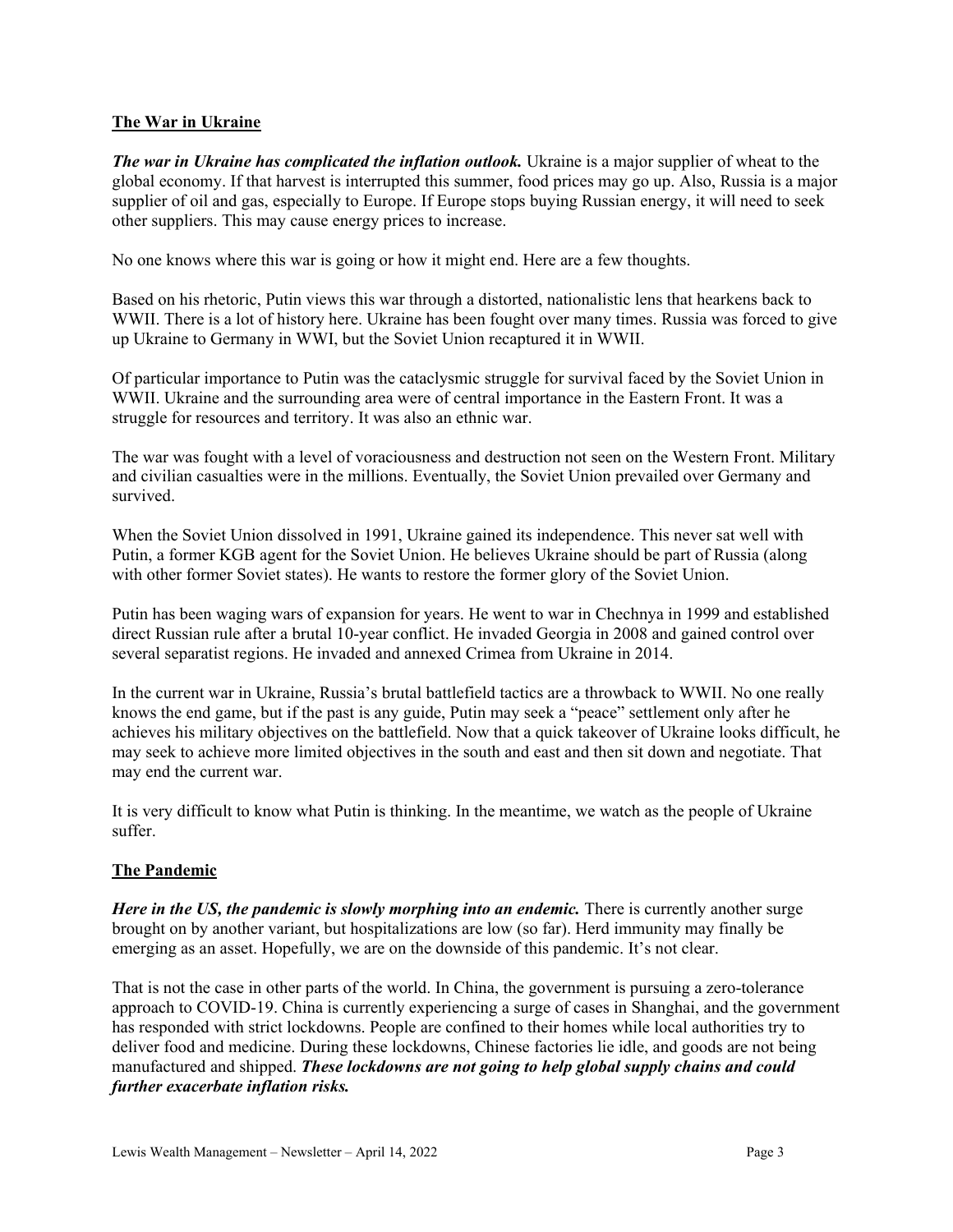## *The pandemic is a momentous global event. It has changed so many things so rapidly. We will be feeling its effects for years to come.*

#### **The Increased Risk of Recession**

#### *With inflation on the rise and the Fed raising short-term interest rates to combat it, the risk of recession has increased.*

The last time the Fed aggressively raised interest rates to combat inflation was in 1979, when Fed Chairman Volcker raised short-term interest rates from 11% to 20% over two years, even though unemployment was at 10%. While many believe this triggered a recession from 1980 to 1982, Volcker did break the back of a "stagflation" problem that began during the Arab oil embargo in 1973. All that said, most economists believe our current inflation problem is less serious and our general economic condition stronger.

#### *If we do tip into a recession in the next year or so, this is what I have learned as an investor.*

*First, you don't know you are in a recession until it is almost over.* This is because a recession is not official until there are two consecutive quarters of GDP decline. GDP is a lagging economic indicator, and sometimes it takes months for economists to confirm that a recession has occurred.

# *Second, capital markets are forward-looking and are a leading economic indicator. Markets usually go down in advance of a recession and then recover quickly, usually during the middle of it.*

Trying to time the markets around a recession is difficult, to say the least. Most of the time, you end up behind the curve and lowering your long-term rate of return.

#### **Should I Make Changes to My Investment Portfolio?**

When markets are up, investors are complacent. When they are down, investors are under pressure to do something – anything. The urge can be overwhelming. When investment losses mount, our first instinct is to make those losses stop, even though we understand that markets are down from time to time. This is when we are the most likely to make mistakes.

During market turbulence, you spend more time trying to forecast what may happen. We search for certainty, for signs of where the markets may be going. We read more articles and watch CNBC. *Unfortunately, economic forecasts are notoriously unreliable, and our own divinations are frequently wrong.*

*Making significant changes to your investment strategy in the middle of a volatile market is always risky.* You should make sure your objectives and tactics are consistent and understand the cost if you make a mistake. Many investors get this wrong, in my view.

*Risk and return are always related – always.* If you want to reduce risk, you must be prepared for lower returns. If you want higher returns, you must be prepared to take more risk. If someone tells you otherwise, they are selling you something and you should look for the door.

Currently, here are a few strategies that I see investors considering that warrant caution.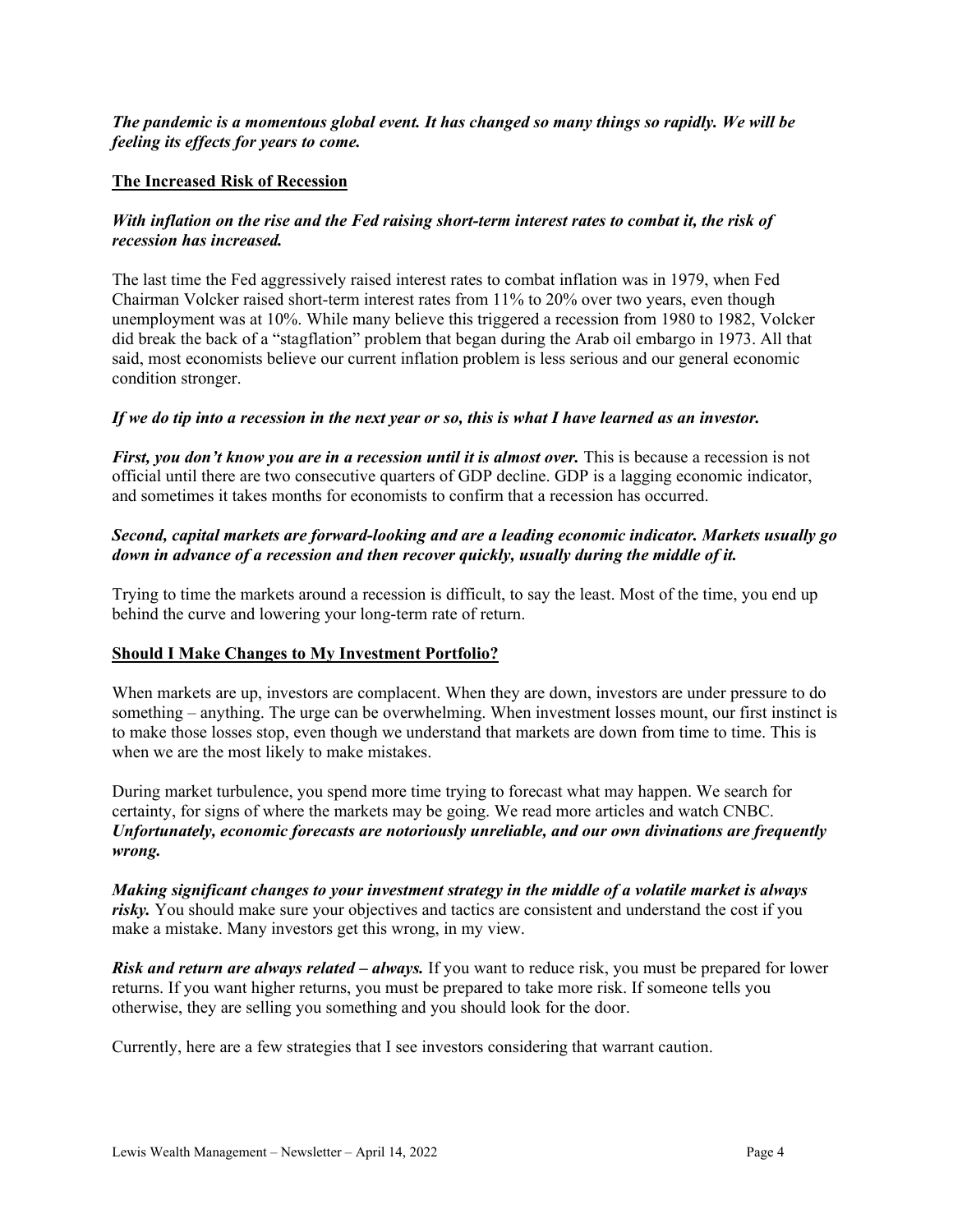# **Cryptocurrency**

Crypto is an extremely volatile and speculative asset class. By investing in crypto, you are adding risk to your portfolio. That said, you are also adding the potential for high returns. Add crypto when you want to increase the overall risk-return profile of your portfolio. If you go down this road, I suggest a very reliable platform and a very small allocation. *This is money you should be able to afford to lose.*

# **Investing in CDs**

While CDs might seem like a safe investment, they actually add risk for most investors. Since CDs will not make enough money to keep up with inflation, you are quickly losing purchasing power. When markets recover from the current slump, the money you invest in CDs will not benefit from that recovery. *You fall behind on your long-term goals.* If you must, consider a few insured, short-term CDs as a substitute for some of your bond portfolio.

# **Gold**

Many investors believe that gold is a good hedge against inflation and poor monetary policy. But the data does not bear this out. While inflation pressures were building in 2021, gold lost money. It is up this year, but not as much as many expected. The Fed is contracting, not expanding, the money supply. Gold has made almost no return over the past 10 years. Taking delivery of physical gold requires a secure location. If you want to keep it at home, you take on the added stress of worrying about theft. *Admittedly, it is fun to touch and hold, but it is not the safe haven many think.* Doomsday articles, newsletters, websites, and commercials are often quietly sponsored by the purveyors of precious metals investments. Buyer beware.

#### **Picking Individual Stocks**

This is very difficult to do. In my view, by picking individual stocks, you must believe you can do a better job than the full-time analysts and fund managers out there. Otherwise, you are wasting your precious time – unless it is an enjoyable endeavor for you. According to the Wall Street Journal, about 85% of professional stock fund managers failed to beat the overall stock market index last year.<sup>[5](#page-4-0)</sup> And last year was supposed to be an "easy" year to pick winners and losers. *If you must scratch this itch, make a small side portfolio for the stocks you think will be winners. Honestly compare your performance to the overall market over time, and evaluate your results to see if this strategy is worth your time and hardearned money.*

#### **My Recommendations**

*Rebalance to your target allocation. On the stock side, consider a tilt toward value and dividend stocks with good cash flows that will hold up during a recession. On the bond side, orient your portfolio to bonds that are short in duration and high in quality, and wait while the Fed raises rates. While you are rebalancing, look for opportunities for tax loss harvesting.*

I believe that markets will be volatile for some time, but eventually they will recover. The timing of all this is very difficult to forecast. But when markets recover, they do so very quickly. Investors understand that markets are down from time to time. It is how we react, or don't react, that will determine our longterm success.

#### *Keep your focus on the long term, and be extra patient and disciplined during these turbulent times.*

<span id="page-4-0"></span><sup>5</sup> Baer, Justin, "Stock Pickers Are Struggling to Beat the Market," Wall Street Journal, December 28, 2021.